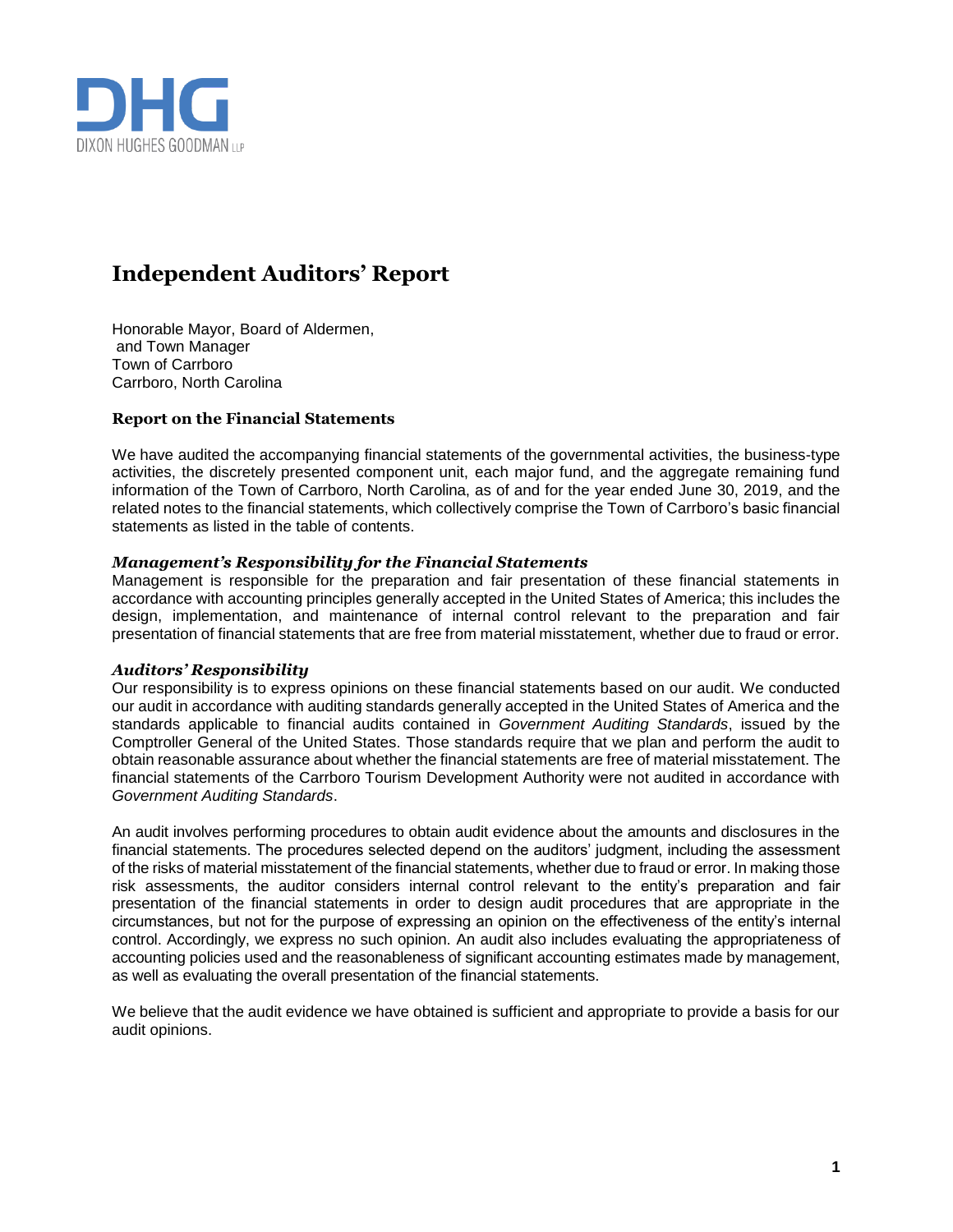

#### *Opinions*

In our opinion, the financial statements referred to above present fairly, in all material respects, the respective financial position of the governmental activities, the business-type activities, the discretely presented component unit, each major fund, and the aggregate remaining fund information of the Town of Carrboro as of June 30, 2019, and the respective changes in financial position and cash flows, where appropriate, thereof, and the respective budgetary comparison for the General Fund for the year then ended in conformity with accounting principles generally accepted in the United States of America.

## *Other Matters*

## *Required Supplementary Information*

Accounting principles generally accepted in the United States of America require that the Management's Discussion and Analysis on pages 5 through 14, the Law Enforcement Officers' Special Separation Allowance Schedules of the Changes in Total Pension Liability and Total Pension Liability as a Percentage of Covered Payroll on pages 64 through 65, the Schedule of Changes in Total OPEB Liability and Related Ratios on page 66, and the Local Government Employees' Retirement System Schedules of the Proportionate Share of the Net Pension Liability (Asset) and Contributions on pages 67 and 68, respectively, be presented to supplement the basic financial statements. Such information, although not part of the basic financial statements, is required by the Governmental Accounting Standards Board, who considers it to be an essential part of financial reporting for placing the basic financial statements in an appropriate operational, economic, or historical context. We have applied certain limited procedures to the required supplementary information in accordance with auditing standards generally accepted in the United States of America, which consist of inquiries of management about the methods of preparing the information and comparing the information for consistency with management's responses to our inquiries, the basic financial statements, and other knowledge we obtained during our audit of the basic financial statements. We do not express an opinion or provide any assurance on the information because the limited procedures do not provide us with sufficient evidence to express an opinion or provide any assurance.

## *Supplementary and Other Information*

Our audit was conducted for the purpose of forming opinions on the financial statements that collectively comprise the Town's basic financial statements. The introductory section, combining and individual nonmajor fund financial statements and budgetary schedules, other schedules and statistical section, and the Schedule of Expenditures of Federal and State Awards as required by *Title 2 U.S. Code of Federal Regulations (CFR) Part 200*, *Uniform Administration Requirements, Cost Principles, and Audit Requirement for Federal Awards*, and the State Single Audit Implementation Act, are presented for purposes of additional analysis, and are not a required part of the basic financial statements.

The combining and individual fund financial statements, budgetary schedules, and the other schedules are the responsibility of management, and were derived from and relate directly to the underlying accounting and other records used to prepare the basic financial statements. Such information has been subjected to the auditing procedures applied in the audit of the basic financial statements and certain additional procedures, including comparing and reconciling such information directly to the underlying accounting and other records used to prepare the basic financial statements or to the basic financial statements themselves, and other additional procedures in accordance with auditing standards generally accepted in the United States of America. In our opinion, the combining and individual fund financial statements, budgetary schedules and other schedules are fairly stated, in all material respects, in relation to the basic financial statements taken as a whole.

The introductory and statistical sections have not been subjected to the auditing procedures applied in the audit of the basic financial statements, and accordingly, we do not express an opinion or provide assurance on them.